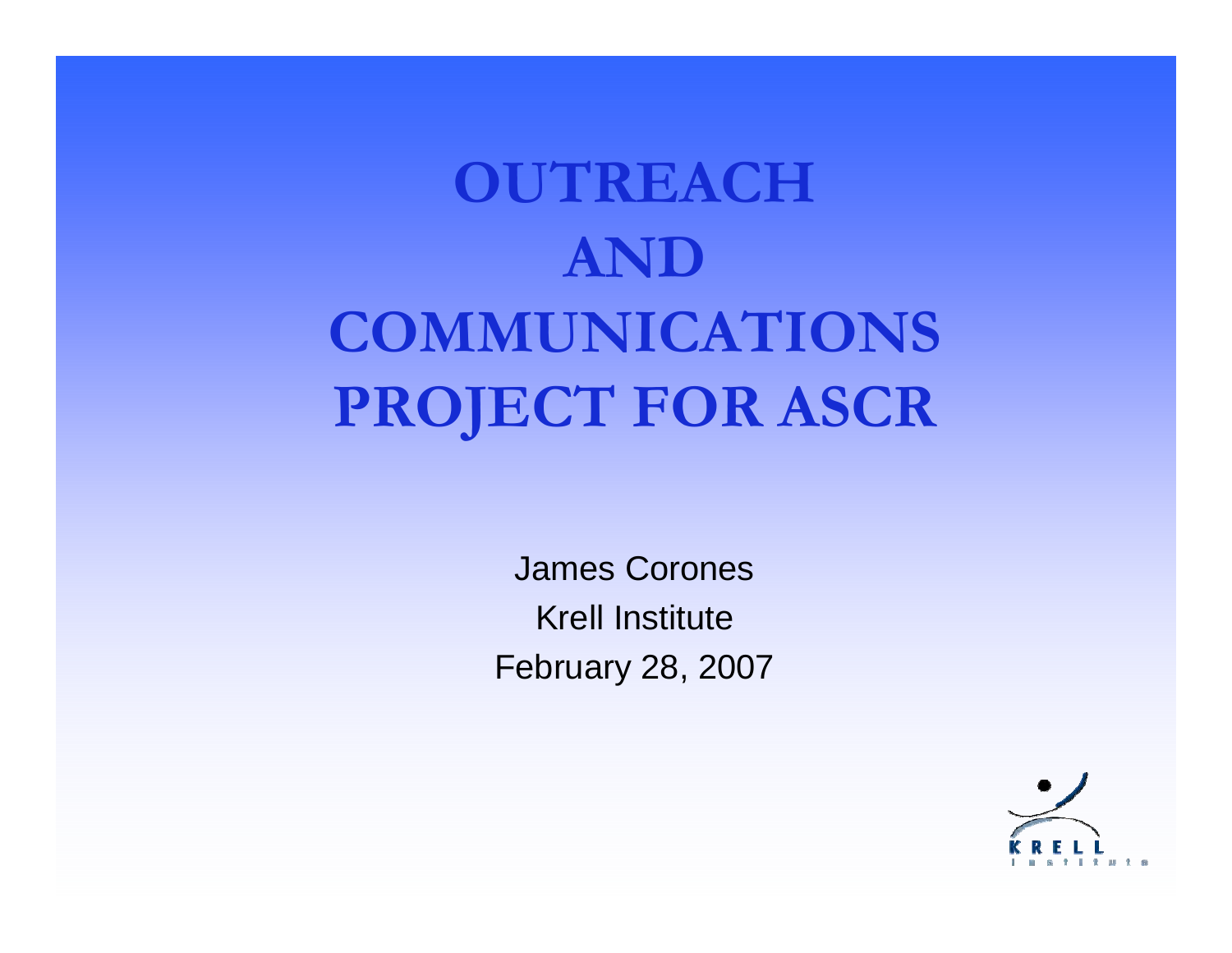# What are We Trying to Do?

The purpose of this activity is to communicate clearly and crisply the value, the importance and the quality of the facilities, research and people supported by OASCR.

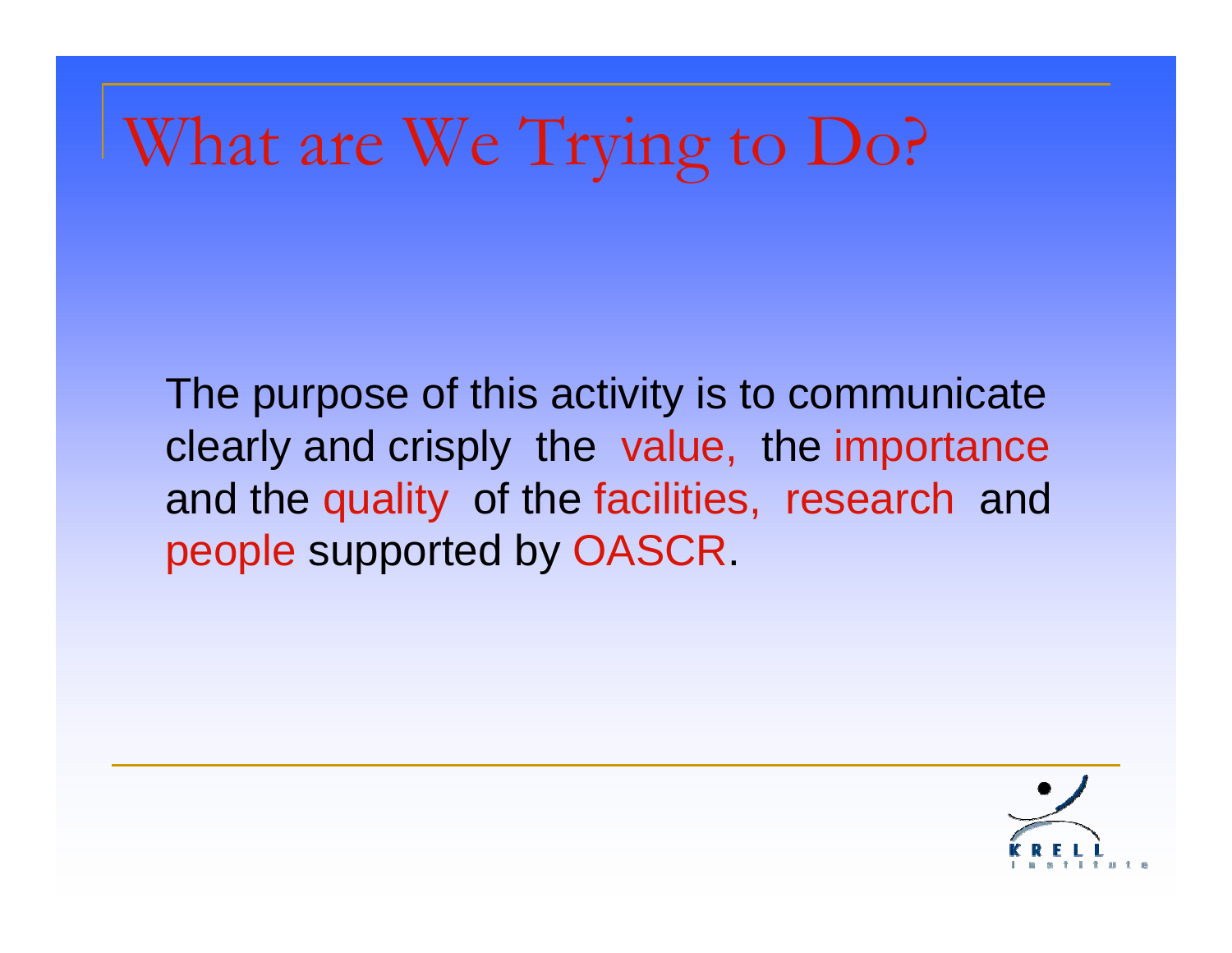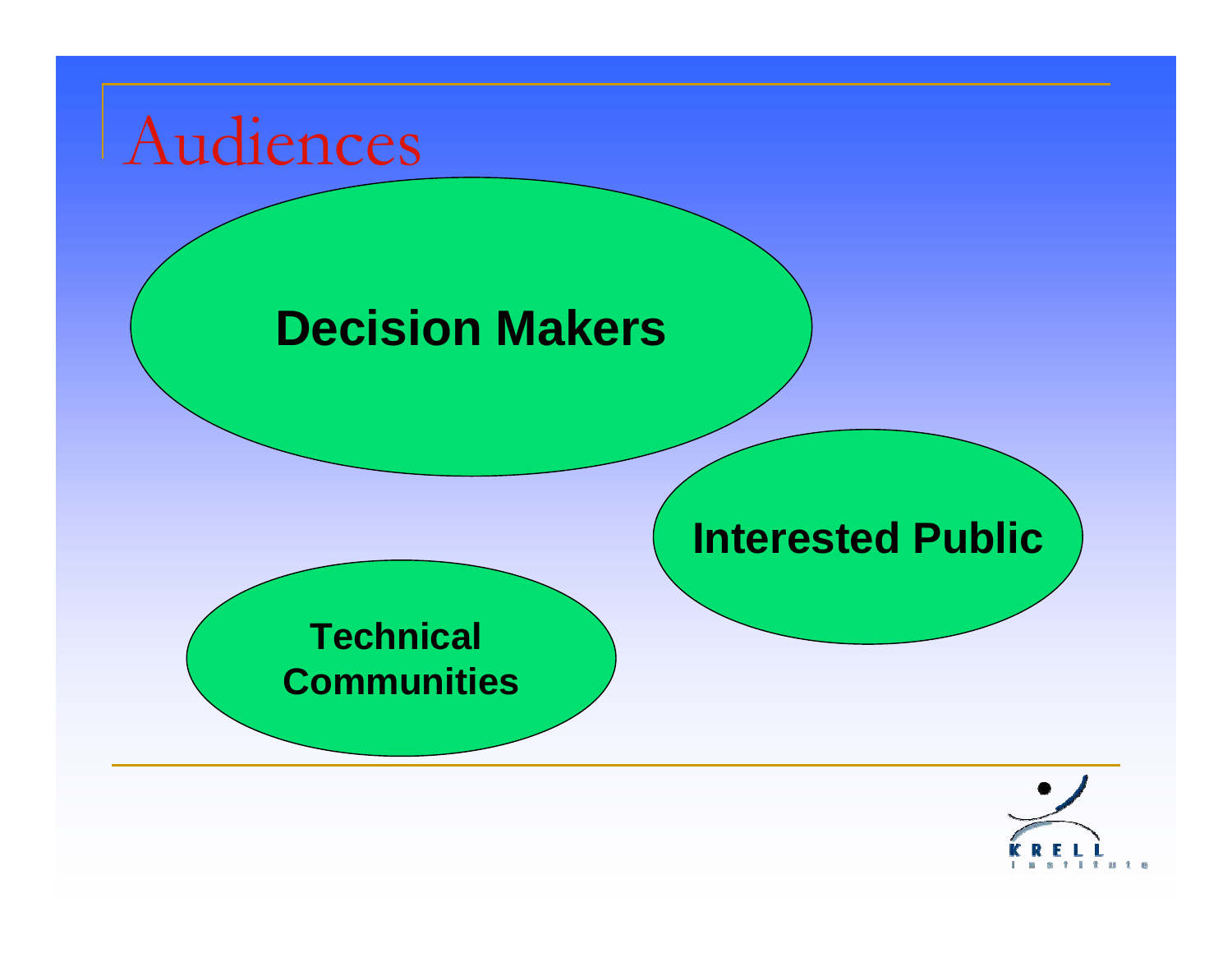## Context

- Science within DOE
- **DOE laboratory credit**
- **Joint funding of many activities**
- **Balancing "end use" and research**
- **Historical deficit**

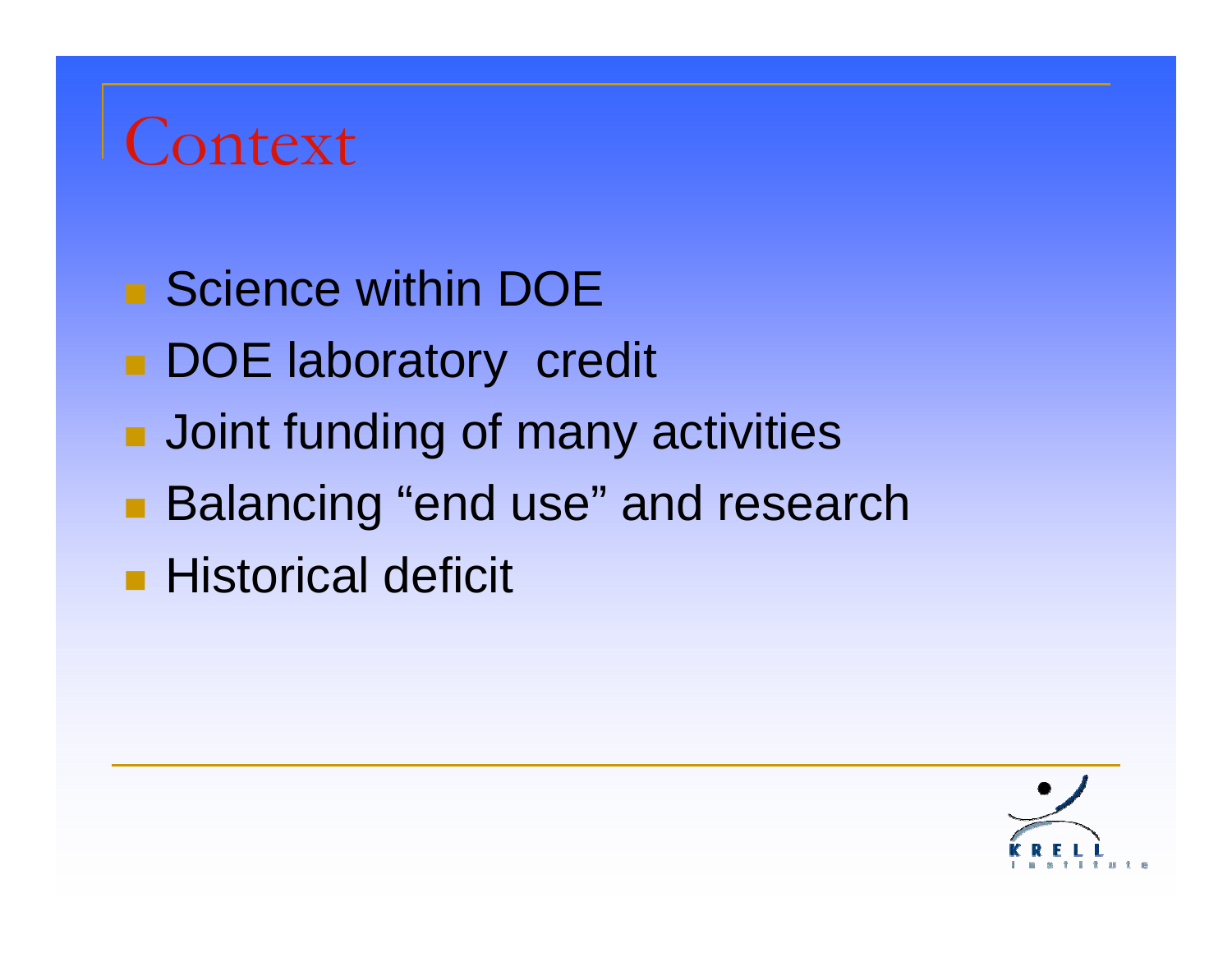# Approach

- **Create a broad range of** accessible materials that communicate to wide but selected audiences.
- **Nake these materials** widely and easily available to the target audiences.
- **Organize and archive this** material for multiple use in multiple forms.



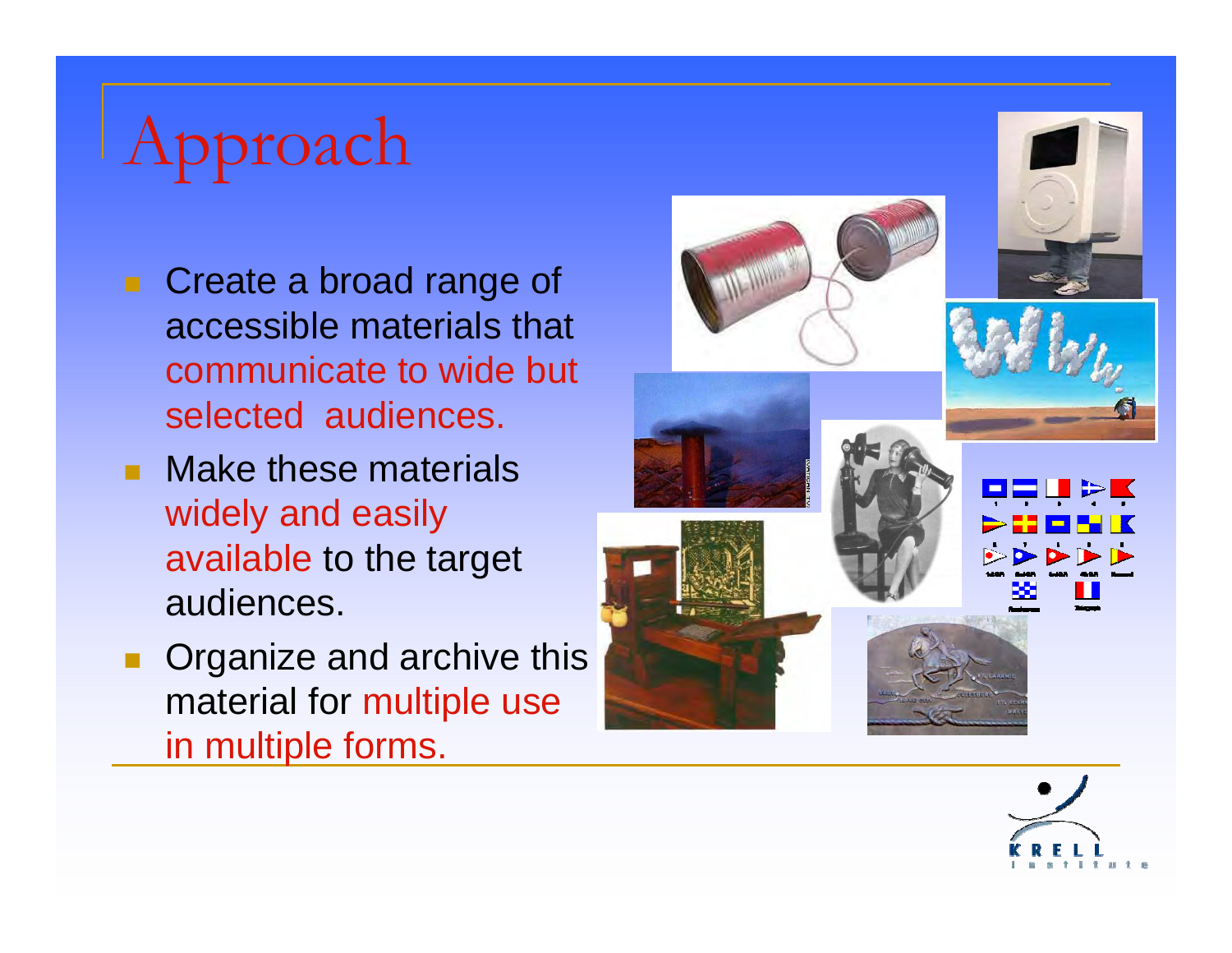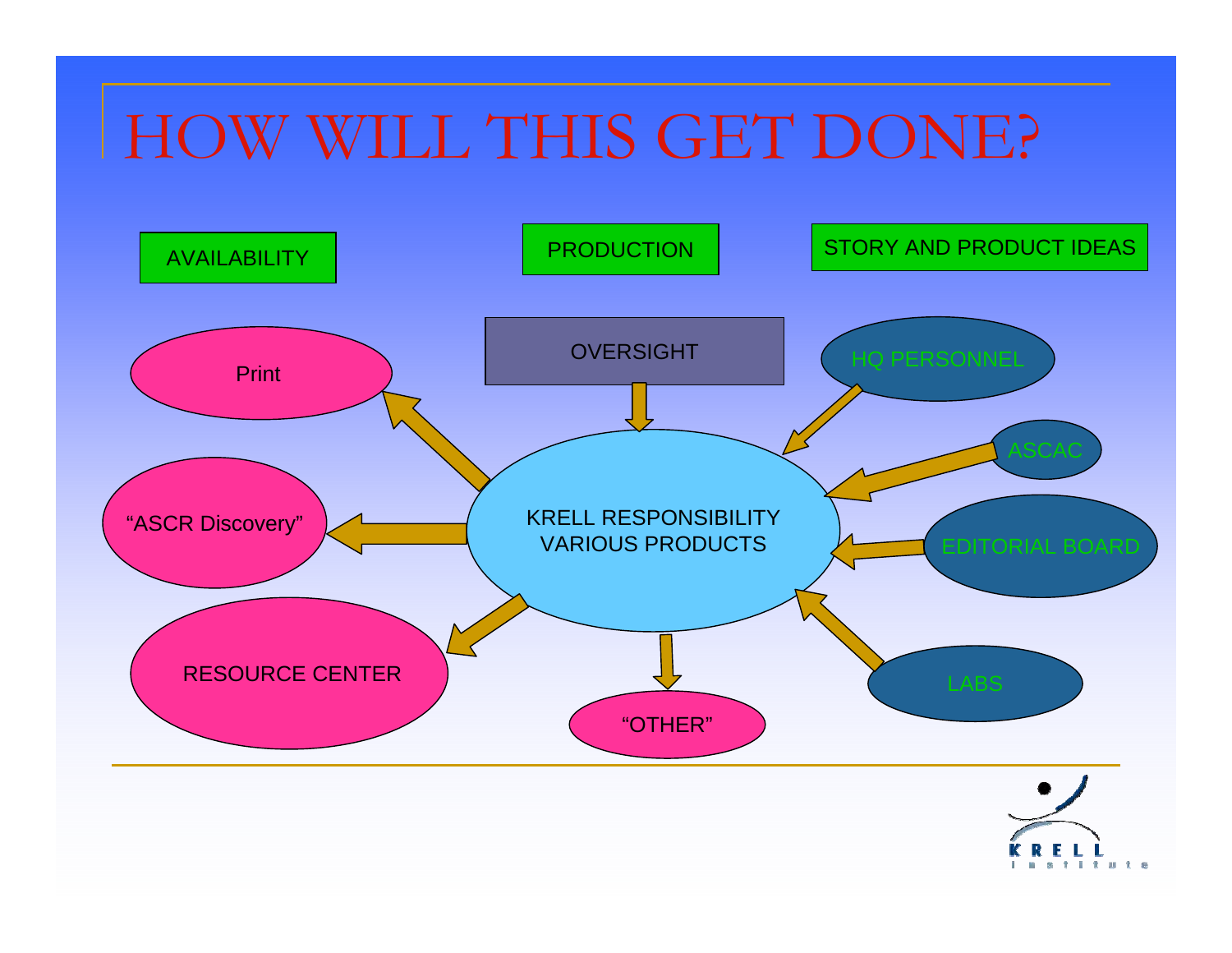# Editorial Board Members

| <b>Bill</b>    | Gropp             | <b>ANL</b>  |
|----------------|-------------------|-------------|
| Jim            | <b>Davenport</b>  | <b>BNL</b>  |
| <b>David</b>   | <b>Moulton</b>    | LANL        |
| <b>Adolphy</b> | <b>Hoisie</b>     | LANL        |
| Juan           | <b>Meza</b>       | <b>LBNL</b> |
| Kathy          | Yelick            | <b>LBNL</b> |
| Lori           | <b>Diachin</b>    | LLNL        |
| <b>David</b>   | <b>Bernholdt</b>  | <b>ORNL</b> |
| <b>Debbie</b>  | Gracio            | <b>PNNL</b> |
| <b>Scott</b>   | <b>Collis</b>     | <b>SNL</b>  |
| <b>Ron</b>     | <b>Brightwell</b> | <b>SNL</b>  |

|                      | Chris Johnson Utah    |                      |
|----------------------|-----------------------|----------------------|
|                      | Randy Bramley Indiana |                      |
| Marc Snir            |                       | <b>UIUC</b>          |
| <b>Marsha Berger</b> |                       | <b>NYU</b>           |
|                      | Linda Petzold         | <b>UCSB</b>          |
| David Keyes          |                       | Columbia             |
|                      |                       |                      |
| <b>David</b>         | <b>Brown -Chair</b>   | LLNL                 |
| Jim                  |                       | Corones – ex officio |



**Krell**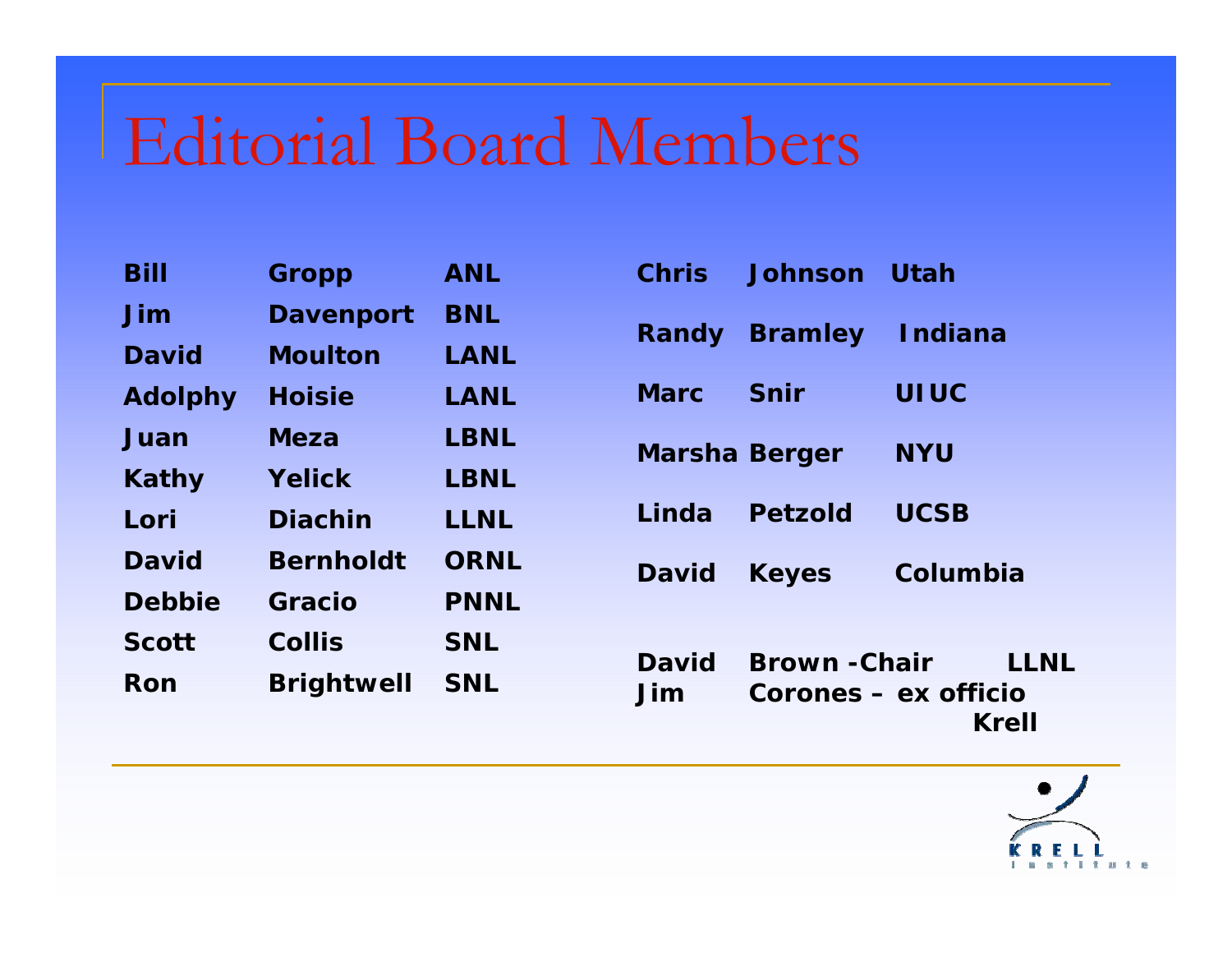## First Product

#### **ASCR Discovery**

- $\Box$ Feature Story
- Research at the Labs (mostly base program)
- □ University Research
- $\Box$ Large Scale Computing
- □ Collaborative Work
- $\Box$ Development of ideas
- $\Box$ New Faces
- **n** Notable News
- $\Box$ http://www.sc.doe.gov/ascr/Misc/ASCRDiscovery.html

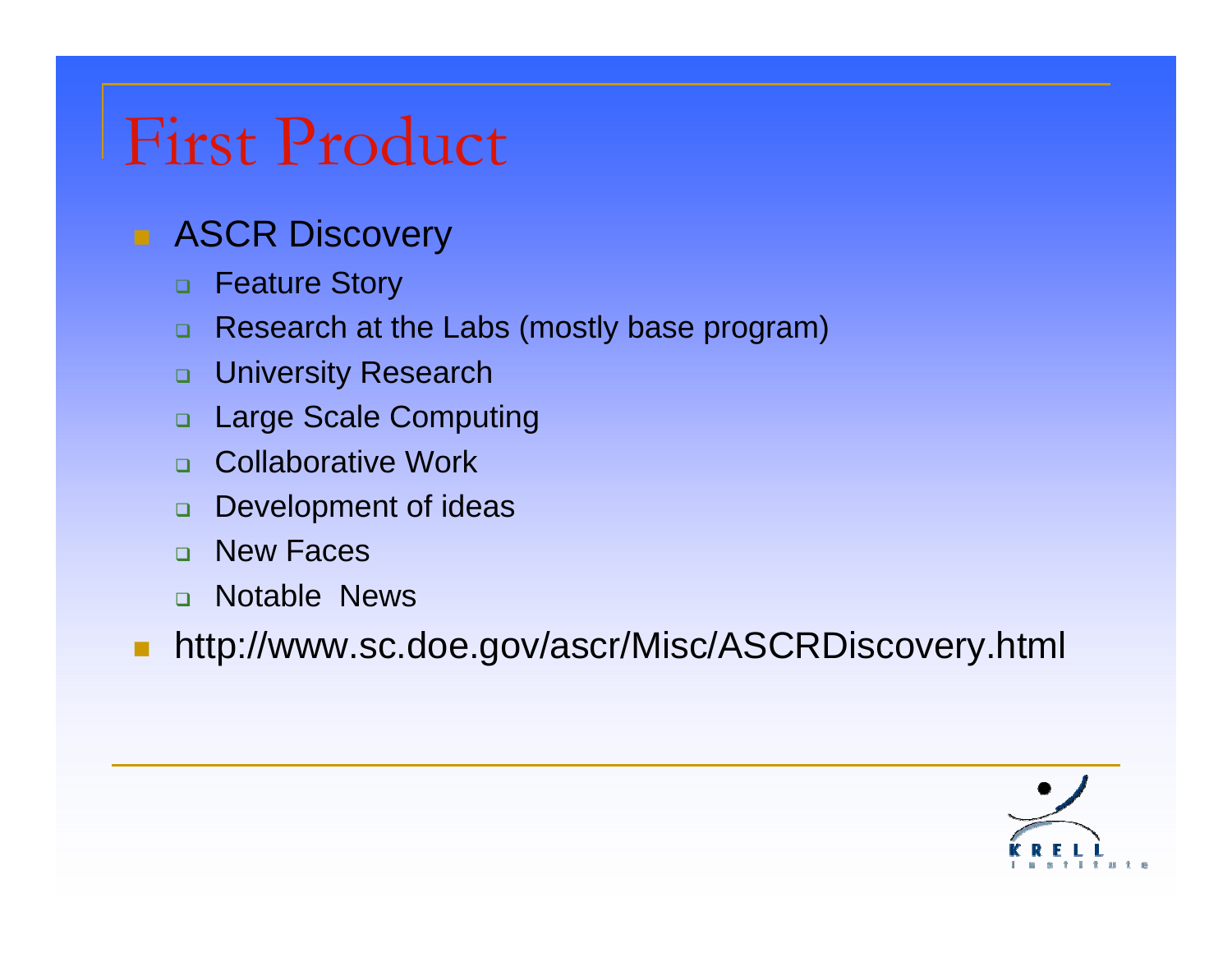## ASCR Discovery



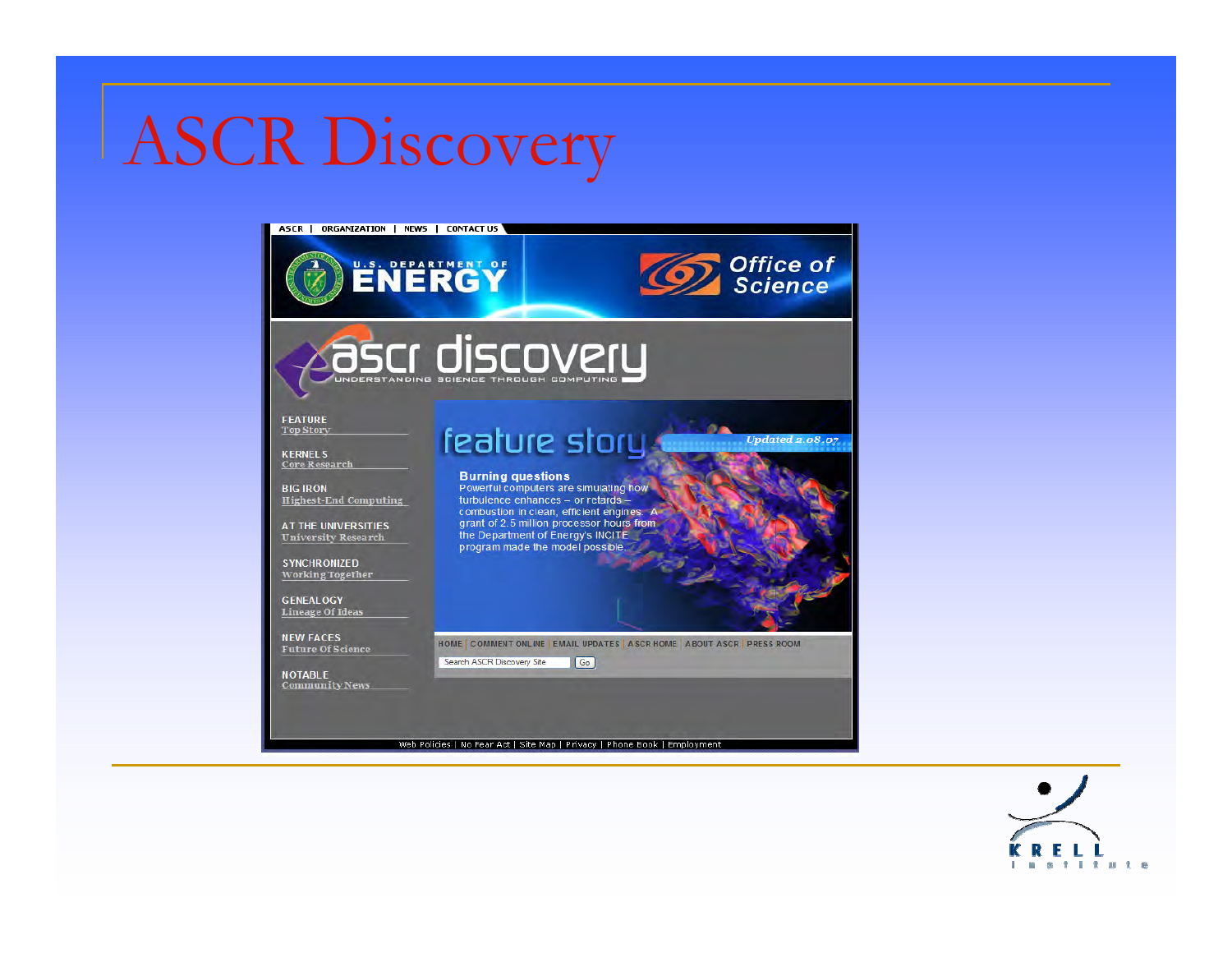

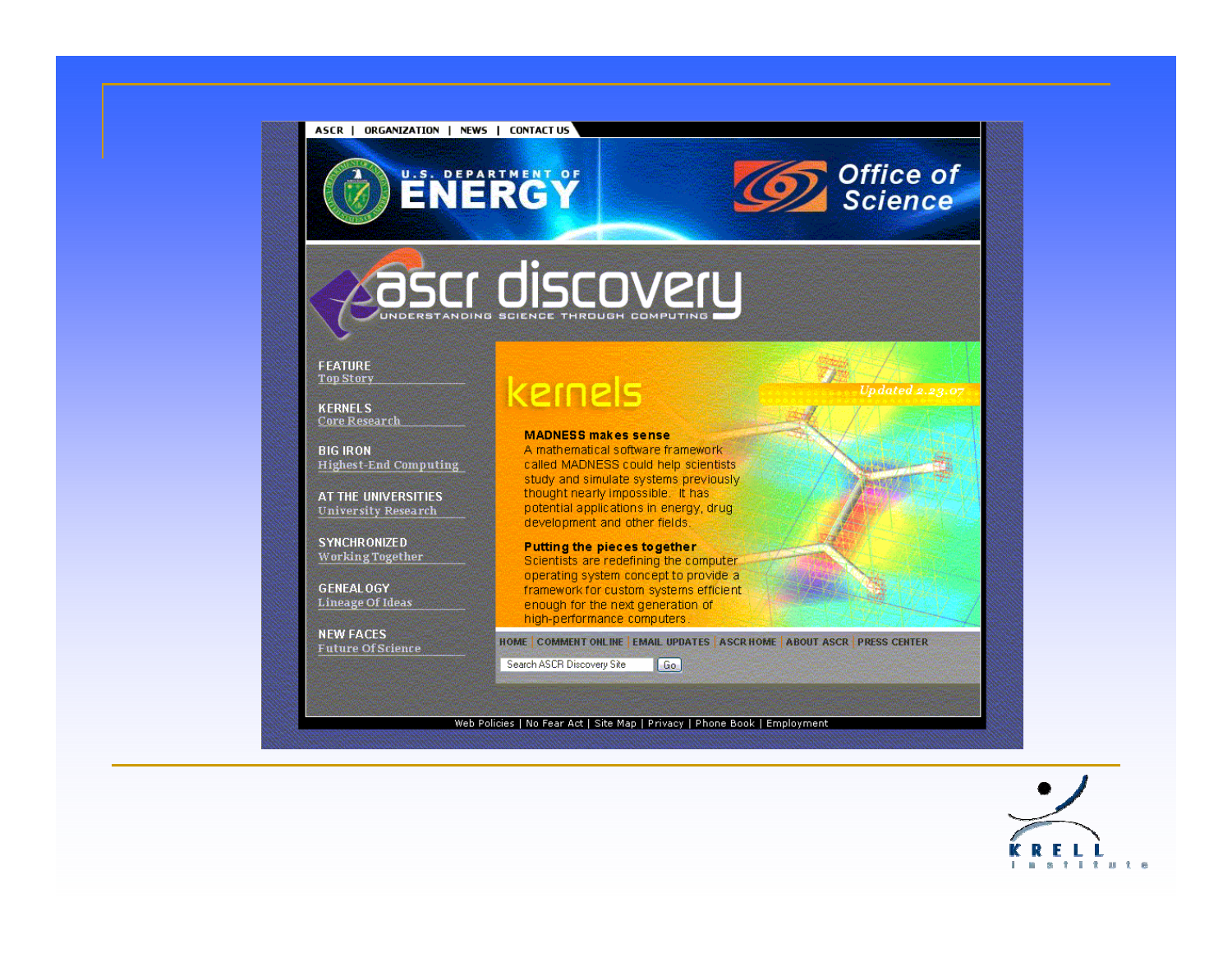

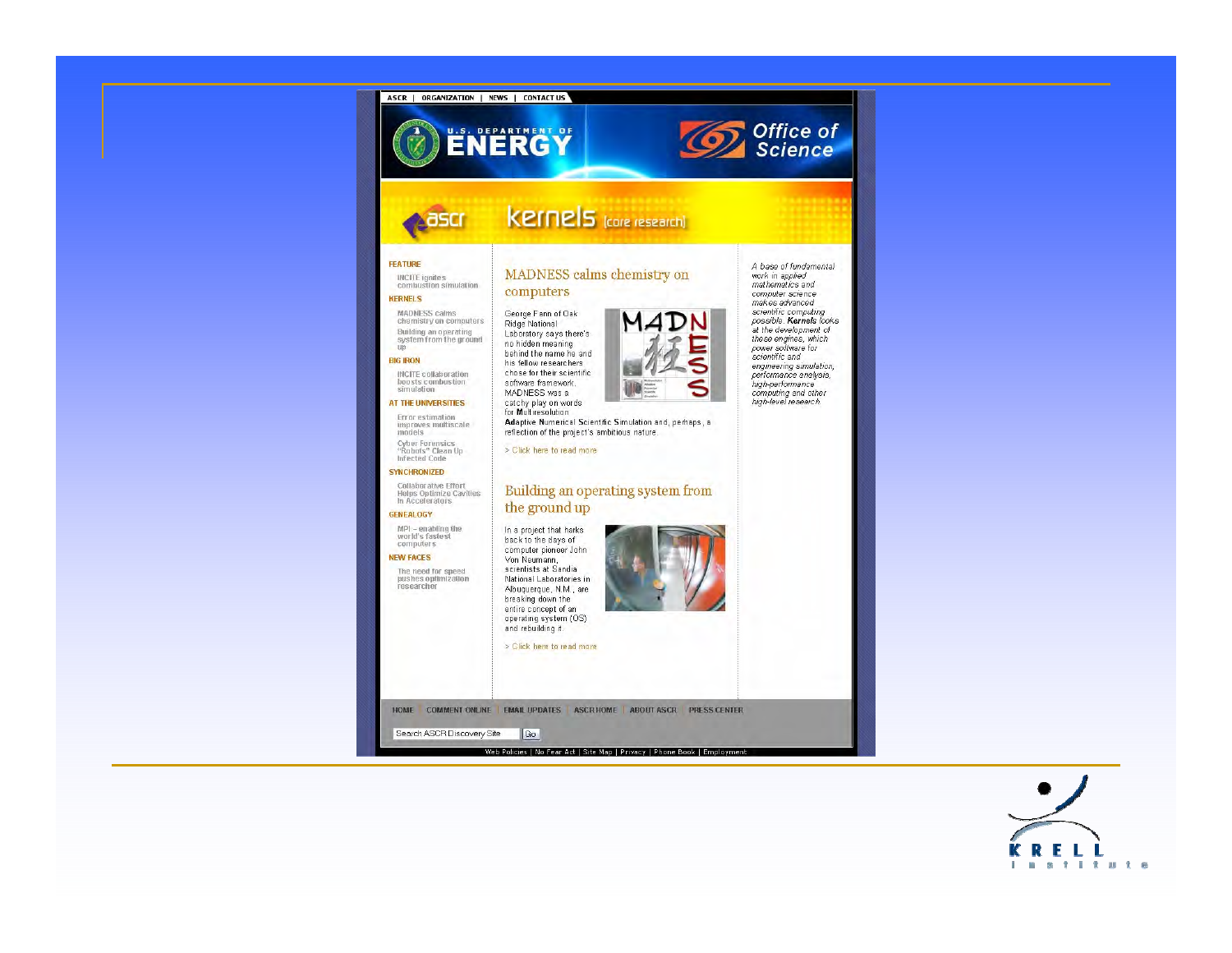



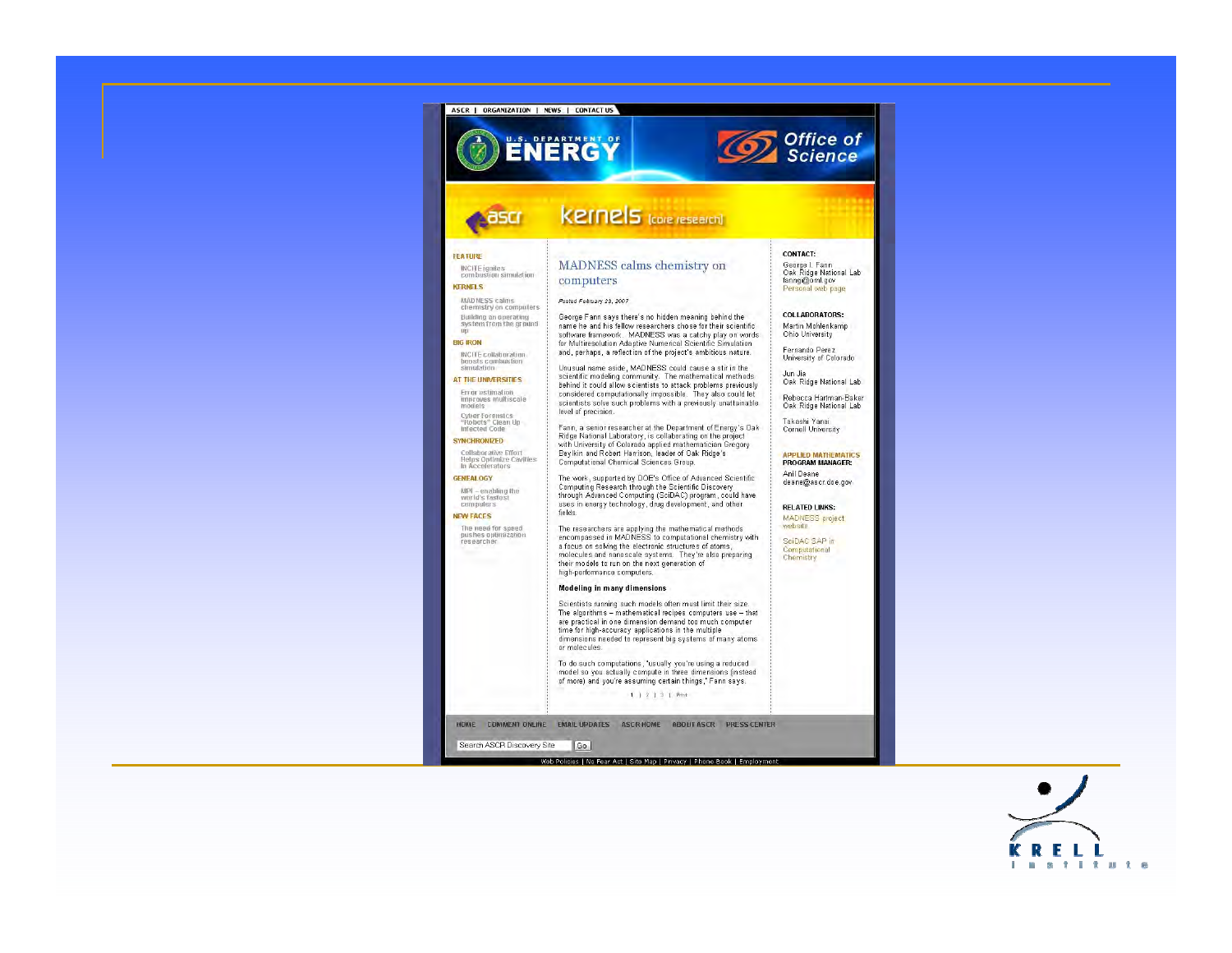## Evolution

#### **ASCR Discovery**

- $\Box$ Distribution issue
- $\Box$  Add content elements e.g. notes by PI, linked dictionary,…
- $\Box$  Evolve delivery e.g. audio clips, podcasts, rss, …
- $\blacksquare$  Other modalities
	- $\Box$ Print versions of stories
	- $\Box$ Large graphics
	- $\Box$ Aggregates
	- $\Box$ Other (of course)